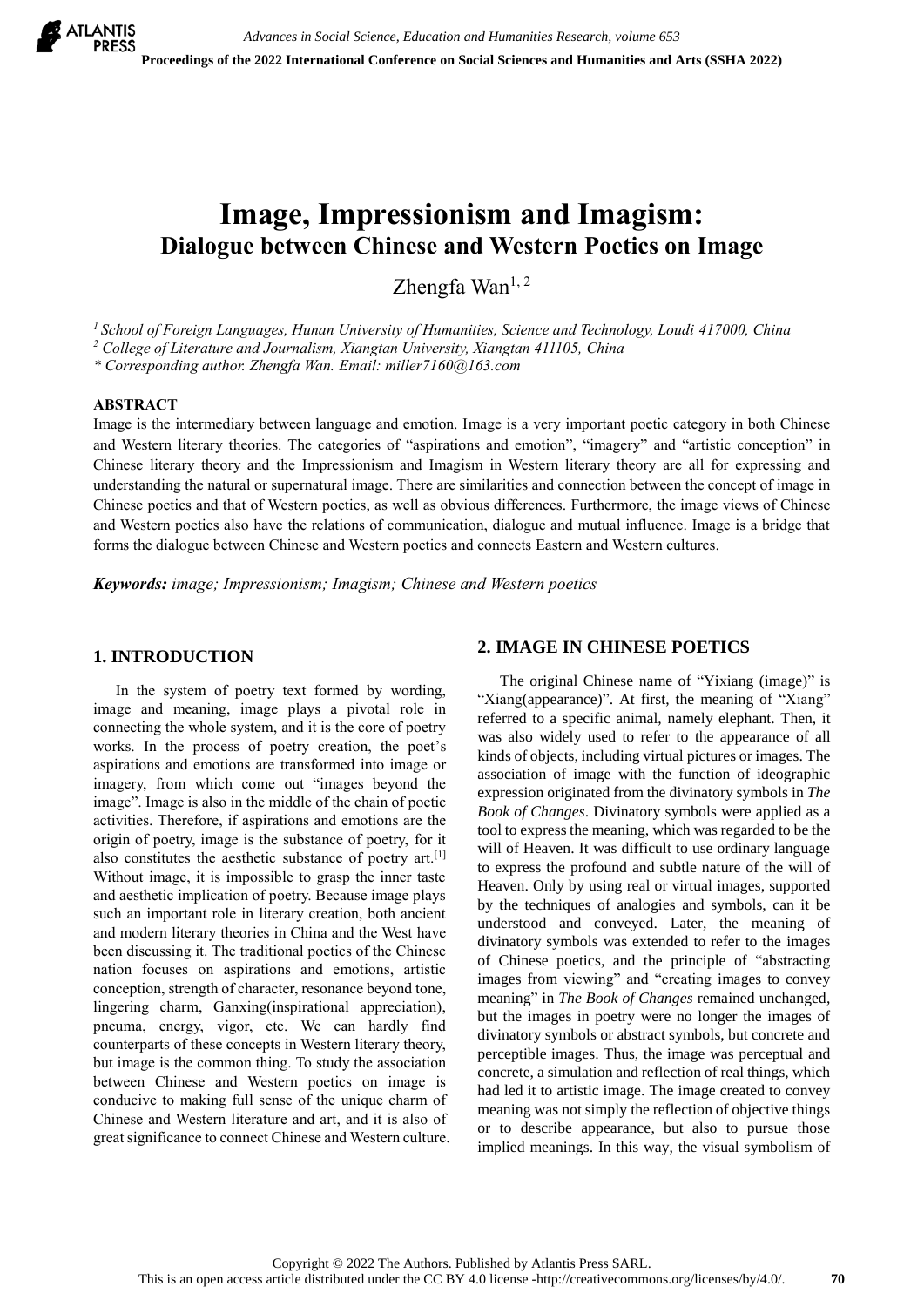the art and the ideological content of the works were united. The theory of "creating images to convey meanings" from *The Book of Changes* laid a foundation for the image views in the history of ancient Chinese literary theory.

Later on, the concept of image in Chinese poetics had gone through the following development paths. First, the"differentiation and analysis between speech and meaning" originated from Chuang Tzu reached a climax by Wei-Jin metaphysics in the Wei and Jin dynasties, and then image was proposed to fix the gap between speech and meaning. Afterwards, Buddhism's focus on understanding and comprehension promoted the integration of subject and object with the "object-mindimage" mode. Subsequently, the concept of Qujing (conceptualizing an aesthetic feeling) furthered the use of image in pragmatics.<sup>[2]</sup> In comparison, Yixiang (image) focuses on the author's expression of meaning by observing objects; Yijing(aesthetic conception) stresses on readers' sense of artistic images; and Qujing (conceptualizing an aesthetic feeling) lays particular emphasis on the subject's conscious search and selection of related objects.

In brief, the image in Chinese poetry is the allegorical image, that is to say, the objective image used to express subjective feelings and thoughts. In the tradition of Chinese poetics, "poetry expressing aspirations" and "poetry springing from emotions" are both foundational poetics propositions. Chinese poetry uses language to express aspirations and emotions, and image is often the intermediary between language and emotion. The artistic image that can be described to carry aspirations and emotions in poetry is imagery. "The silkworm keeping on making silk until death; the candle keeping on teardropping until being ash" is imagery; "cocks crow, small inn and the moon; footprints, boards of bridge and the frost" is also imagery. Confused by "ideas not being able to match actual things and words not being able to fully express ideas",<sup>[3]</sup> ancient Chinese literary theory sought for symbolic capacity beyond semantics and syntax. The so-called "imagery" can also be said to be the specific image from life or the impression that people can perceive. One of the outstanding characteristics of ancient Chinese literature creation is that it does not advocate purely objective description of landscapes, but emphasizes the author's subjective perception and embodiment of them. This point has something in common with literary Impressionism in Western poetics.

## **3. LITERARY IMPRESSIONISM**

Literary Impressionism originated from the Impressionism school of painting which rose in France from 1860s to 1990s. The impressionists expressed their ideas mainly through their works, and they produced a number of classical works that are still familiar to us today, such as Manet's *Lunch on the Grass* and Monet's *Impression, Sunrise*. The impressionists tried to capture the changing light and color; and they fully represented the instantaneous visual impression of individuals. Literary Impressionism also advocated expressing intuitions of various senses on sound, color, shape and taste of the external world, and strived to capture vague and fleeting sensory impressions. The concept of literary Impressionism was proposed by Ford Madox Ford, and this idea of artistic creation involved the works of Henry James, Joseph Conrad, Marcel Proust, Virginia Woolf, Ford Madox Ford and other important Western modernist writers. Conrad is known as "the pioneer of British and American literary Impressionism"<sup>[4]</sup>, and Ford is honored as "the father of literary Impressionism"<sup>[5]</sup>.

The real world presented by impressionist writers is the impression that an individual sees or feels in an instant of time. Impressionists argue that realistic novels are not natural, not real, because such a novel is an account of the "corrected chronicle", which puts the direct experience into a kind of narrative process with clear structure, and turns the time, place, and unorganized events into orderly, chronological description. Literary Impressionism aims to change this kind of unreal narrative. Impressionist writers do not think that human beings experience life in such an orderly way, so they present confused, fragmented, yet natural experiences. They focus more on the psychological process of reminiscence, believing that writing should use the perspectives of characters' consciousness to tell the story, and present accurate impressions of the perceived experience with carefully chosen details.

Achronological narrative is perhaps best represented in the works of Joseph Conrad and Ford Madox Ford. Ford argued that a novel "is not a sort of rounded, annotated record of a set of circumstance…. It is the impression, not the corrected chronicle"; [6] "we saw that life did not narrate, but made impressions on our brains. We in turn, if we wished to produce on you an effect of life, must not narrate but render impressions". [7]

Impressionist painters emphasize their subjective feelings by thinking about visual conditions, while literary Impressionists extend the media of perception. It is thus evident that impression is also a kind of image perceived by the subject. The difference between Impressionism and Realism on this point is that Impressionism sees culture as only one of many facets of a person's experience.<sup>[8]</sup> The juxtaposition of scenes and events is also an important writing technique of Impressionism, the purpose of which is to depict vividly the impression of the character without explanation or comment, and to develop the character in a subtle way. This idea had a profound influence on Ezra Pound's Imagism.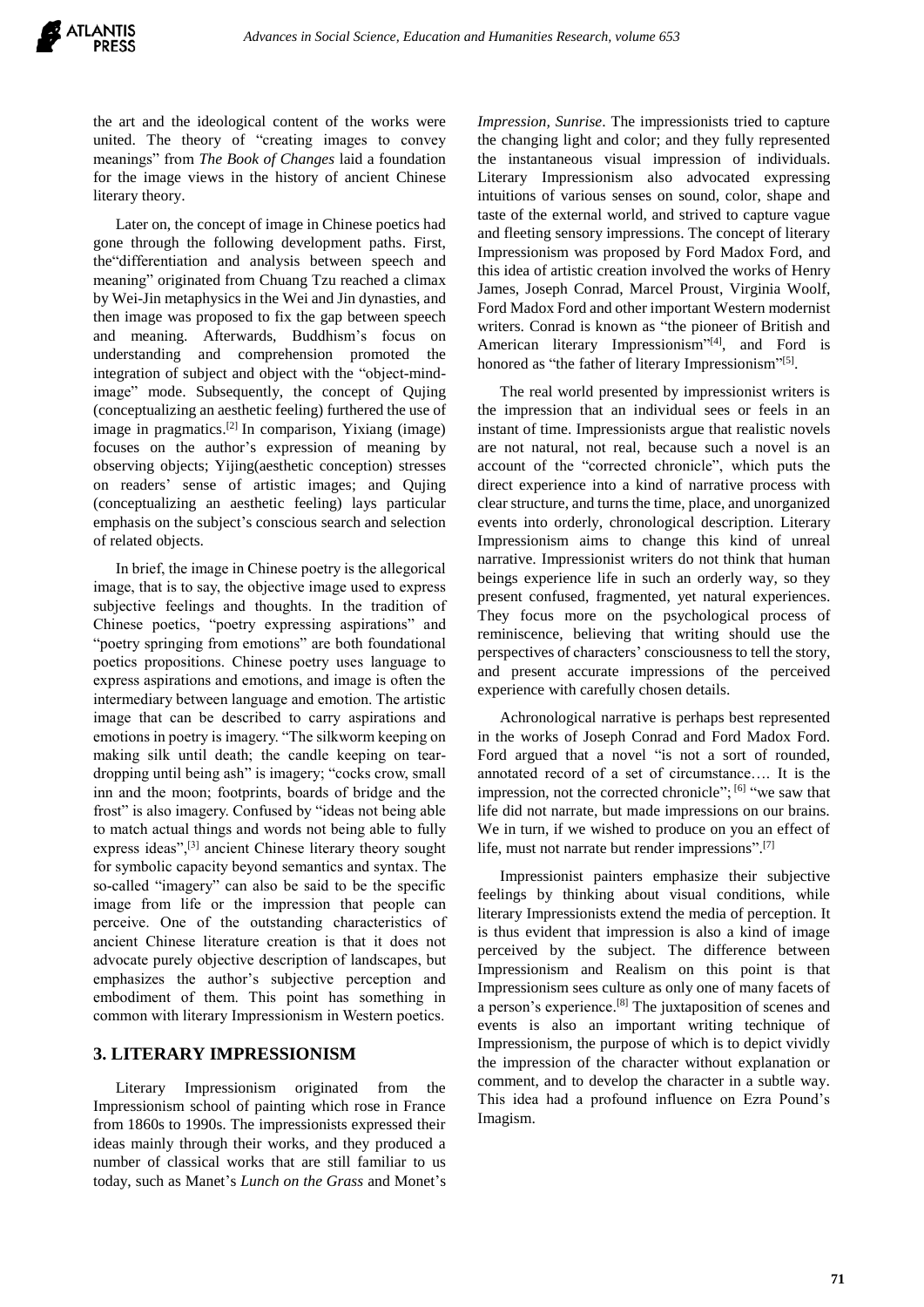

#### **4. IMAGISM**

Imagism refers to the theoreticall principles and practice of a group of poets who launched a movement in poetry between 1912 and 1917. The movement was a reaction against the Romantic and Victorian eara, which stressed sentimental langauge, idealism and an interest in the supernatural. In contrast, Imagism focused on simple and precise language, which provided accrurate repreentations of a poem's central subject. In the spring of 1912, Ezra Pound discoved the poems of Hilda Doolittle and Richard Aldington were special and described them as Imagists, thus officially launching the Imagist movement.

The poetry that dominated the Anglo-American poetry of that period was long and rambling, full of the sense of preaching and sentimental moans. Imagism emphasized poets' capture and creation of images, requiring them to objectively present personal instant feelings. It advocated concise, clear, hard and fresh poetry, creating new rhythms and writing free poems in plain and clear language.[9] Imagist poetry merely shows images without making any comments, moral preaching or explicit guidance of value orientation. Instead, Imagist poetry condenses all the meanings of the poem into images and only uses pictures to arouse readers' perception of the images. The juxtaposition of images is merely the arrangement of nouns, whereas achieving a far greater effect than any other technique. It is not difficult to find that the techniques of "image capture" and "juxtaposition of images" of Imagism are very similar to "impression perception" and "juxtaposition of scenes and events" of literary Impressionism. That is because Ford Madox Ford's Impressionism had the greatest influence on Pound's Imagism in the process of forming the artistic principles of Imagism.

Pound learned about Impressionism from Ford. It can even be said that the Imagist movement is mainly a development tendency of Impressionism.<sup>[10]</sup> Pound once said that Mr. Ford was the only person he was willing to discuss poetry with in London<sup>[11]</sup>, and that "we would not be far wrong in calling Mr. Ford the best lyrist in England"<sup>[12]</sup>. Ford's poem "Finchley Road," about emerging from the underground at that London station, barely describes the train or the scene, but it sets up a contrast between an oppressive, overcast urban modernity and a nostalgic fantasy of a romantic past. Pound's celebrated "In a Station of the Metro" works by a comparable juxtaposition, except that where Ford contrasts irreconcilabilities, Pound offers a metaphorical timeless orientalsounding equivalent to his vision of haunting faces in the station. They are both concerned with perceptions, but of psychological states rather than visual appearances. Pound condenses Ford's more discursive, conventional stanzaic form down to a haikulike pair of lines.<sup>[13]</sup>

For Pound, Impressionism was simply an attempt to record or transcribe perceptions, and he thought art, especially poetry, should do more. Pound believed that a shortcoming of Impressionism was that there was no proper medium, and no impression that could record the momentary sense of insight that a work of art could and must convey. Pound considered that Ford's Impressionism was too objective, and the ideal creative technique in his eyes was one that could naturally and perfectly unify the objective world with the subjective world. It was this form of expression that he used in Imagism: the presentation of images through clear, accurate descriptions, thus connecting objective descriptions with subjective feelings.

Imagist poetry uses details that evoke our visual, auditory, olfactory, taste, and tactile responses, which can evoke our memories, stimulate our emotions, and trigger our responses. This is identical to Ford's perception of impression. The difference between Imagism and Impressionism lies in that Impressionism focuses on how to present the author's perception of the world, while Imagism emphasizes the complex and indescribable subjective feelings contained in images; impression is true in subjective sense, while image is sometimes illusory, and it has rich connotation of new concepts produced by the superposition and combination of images.

# **5. DIALOGUE BETWEEN CHINESE AND WESTERN POETICS ON IMAGE**

Imagism poetry also has a deep connection with ancient Chinese poetry. Pound became interested in Chinese poetry when he read *A History of Chinese Literature* (Herbert A. Giles, 1901) in September 1913. With a poet's sensibility, he was aware of the unique flavor of Chinese poetry, even if what he read was "second-hand". Pound also chose four ancient Chinese poems which were translated into English by Giles, and translated them with adaptation, which could be said to be image poems created by Pound based on the theme of these four poems and the principle of Imagism. In October, Pound came across Ernest Fenollosa's notes on Chinese poetry, and compiled them into a collection of translated Chinese poems called *Cathay*. Thus, T.S. Eliot called Pound "the inventor of Chinese poetry for our time"[14]. Pound also noted that the poetry of the Imagists was in some ways strikingly similar to the Chinese poetry translated by Fenollosa, and that the imagery contained in ancient Chinese poetry coincided with his Imagist principles. For example, in Chinese, "human face" and "peach blossom" had formed a classic image due to the famous Chinese poem line "a comely face and peach blooms together did glow" (translated into English by Xu Yuanchong) written by Cui Hu in the Tang dynasty. Pound's poem "In a Station of the Metro" has the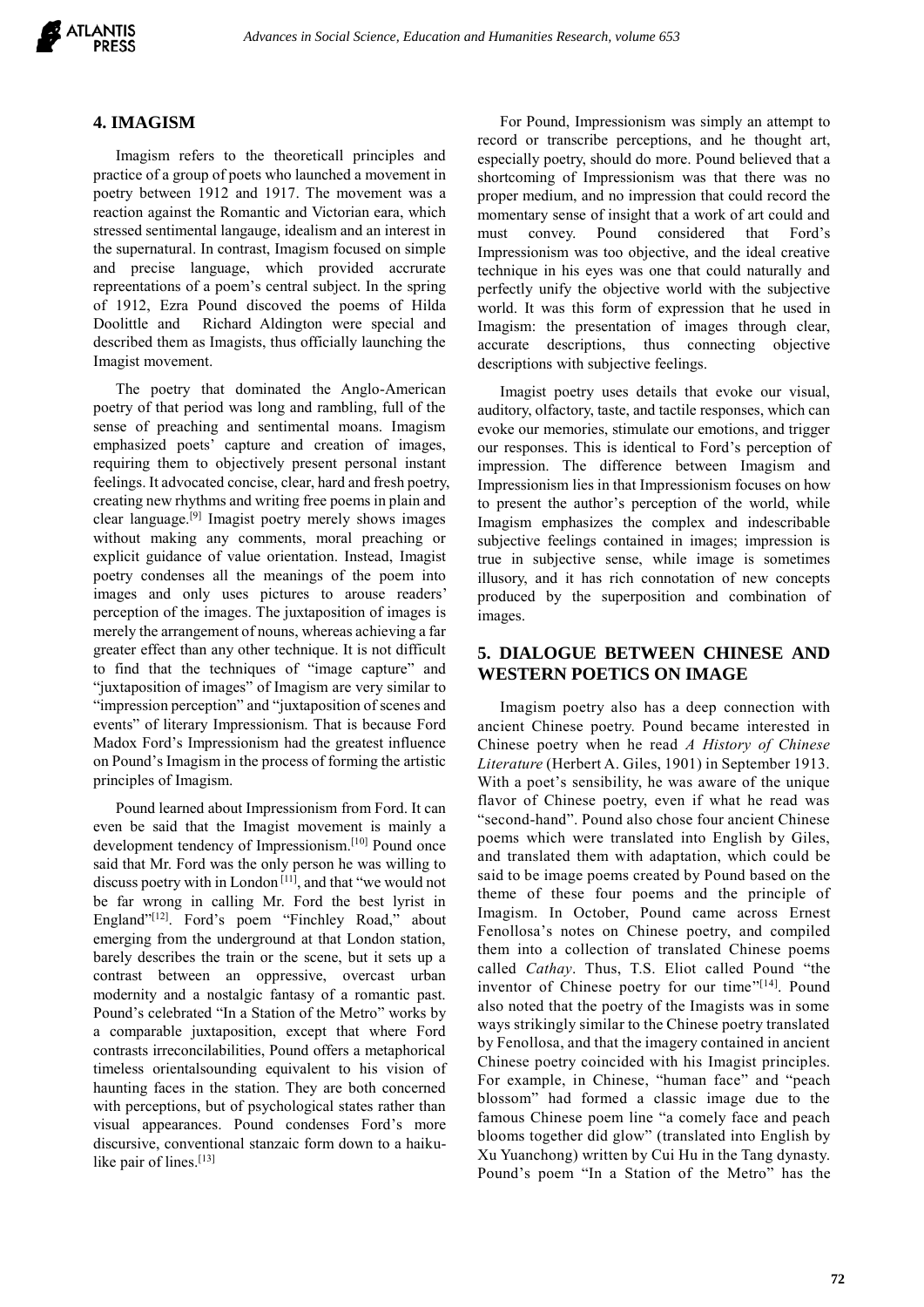similar image: "The apparition of these faces in the crowd; Petals on a wet, black bough."

This poem is similar to classical Chinese poetry, achieving profound aesthetic conception with a good image. The Chinese character "Ying (shadow or apparition)", which presents a phantom feeling, implies a transient feeling of intense shock. "The apparition of these faces" gives the reader not a single association, but multiple hints. The juxtaposition of the two concepts of the flowering tree and the nameless face in the city creates an image of visual beauty and richness, which leads the reader to discover a ghostly beauty and a sense of amazing discovery caused by this particular scene. The two concepts described in the poem are clearly visible, but their combination presents an image that cannot be described in a picture.

Although ancient Chinese poetry did not directly promote Pound to launch Imagism movement, it might indirectly affect Pound's poetic theory and poetry writing.<sup>[15]</sup> Moreover, there are many similarities between Imagism and ancient Chinese poetry. First of all, the principles of "direct treatment of the 'thing' whether subjective or objective" and "to use absolutely no word that does not contribute to the presentation" [16] resemble the styles of Chinese classical poetry which is characterized by conciseness and rich meaning. Secondly, Imagist poetry is as intuitive as Chinese poetry. In ancient Chinese poetics, even abstract thoughts are expressed through concrete images, such as "antelopes hanging their horns from trees at night" as a metaphor for superlative poetic art, showing no trace of effort. Pound especially criticized the Western tradition of "abstraction" and highly appreciated the concretization of ancient Chinese poetry. Thirdly, Imagist poetry and Chinese classical poetry have the same characteristics of image juxtaposition. Imagist poets regard the juxtaposition of images as the most expressive aspect of Chinese characters and classical Chinese poems. For example, the juxtaposition of images in Ma Zhiyuan's "Tune: Sunny Sand Autumn Thoughts" and the juxtaposition of "faces" and "petals" in Pound's "In a Station of the Metro" both leave a lot of uncertain imagination space for readers. Finally, association is used as an intermediary to link objects and images. Chinese poets often attach subjective feelings to objective things, but they rarely state their feelings or thoughts directly. Imagists agree to this characteristic of Chinese classical poetry, and in their works, they do not simply copy nature, but permeate subjective emotions. From the aesthetic point of view, the meaning in the image is the aesthetic experience of the aesthetic subject to objective things, and the image is the aesthetic object. Meaning plus image is the product of active reflection of the aesthetic subject to the aesthetic object, and is the organic unity of aesthetic consciousness of the subject and aesthetic characteristics of the object.

Because of the tradition of expressing aspirations,

Chinese poetics always regards image as the entity of poetry life. Without this entity, there is no poetry. This is the reason why both ancient and modern poetics at home and abroad should pay attention to image and consider it as the core category of poetry aesthetics. However, due to the differences in origin and development history, the concept and connotation of image of Chinese and Western poetics are not identical. Chinese poetics do not regard grasping the image of external things as the purpose of cognition, but emphasizes the integration and inherent relations between heaven, earth, and man. This is different from the Western concept of imitation. The image in Western poetics is generated on the basis of the imitation of existence, paying more attention to the rational understanding of external existence through accurate and realistic representation of objects. Therefore, the image of Western poetics is always with strong rational thinking and metaphysical elements.

Ancient Chinese literary theory tends to convey the overall characteristics of creating and appreciating works by means of figurative discourse. The image in Western poetics is far from the ideographic image in Chinese poetics, as it refers to presentation, in psychology, of the remains of perceived impressions (presentation of memory) or processed products (presentation of imagination) in one's consciousness. Western aesthetic and art theories often ascribe aesthetic image to the product of imagination activities. The word "imagination" is derived from "image", but is often limited to perceptual knowledge, which is also different from Chinese traditional image thinking based on the idea of "interaction between the mind and the subject matter".

At the beginning of the  $20<sup>th</sup>$  century, Imagist poetry rose, advocating that poetry should focus on presenting "image" instead of indulging in emotional catharsis. Pound defined the "image" as "that which presents an intellectual and emotional complex in an instant of time"[17], which then is a little closer to the idea of ideographic imagery in Chinese poetry. However, Imagists especially emphasize the instant feeling and direct presentation, and this tends to stay in the stage of intuitive impression, of which the implied meaning is inevitably thin and narrow, unlike the rich and colorful images in ancient Chinese poems. Moreover, the image concept of Chinese poetics has a cultural inheritance process, and the image view has always been one of the core categories of Chinese poetics. Relatively speaking, the Western image concept is scattered in various schools of literary theory.

#### **6. CONCLUSION**

Image is the core connotation of literary and artistic creation and evaluation, whether in the categories of Yixiang, Yijing, Qujing in ancient Chinese poetry, or in Symbolism, Impressionism and Imagism in Western literary theory. Western image view is not limited to